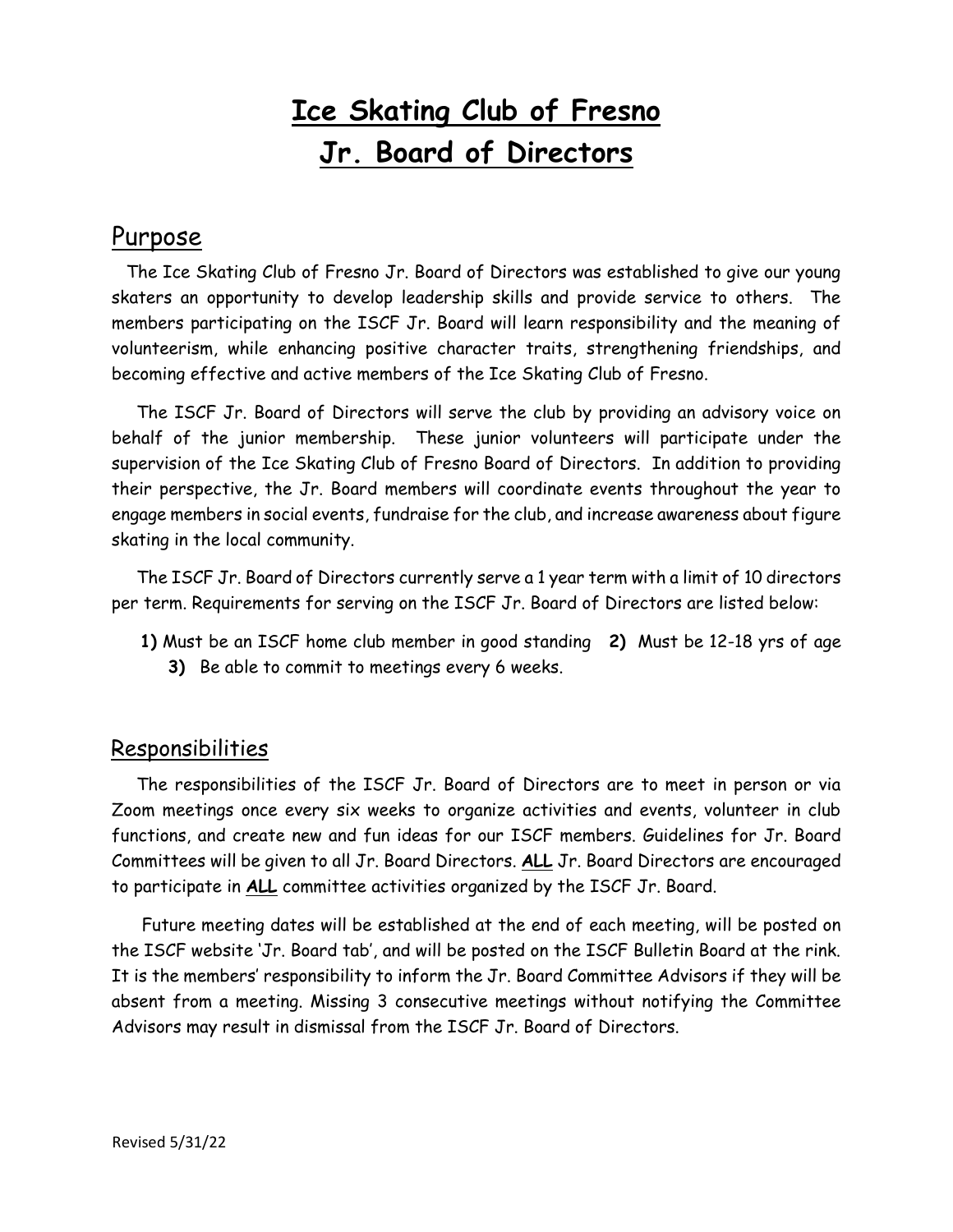## Committee Selections

 Committees may be formed based on the needs of the Ice Skating Club of Fresno, however all Jr. Board Directors are encouraged to help with all committees and projects. These committees may change over time. Current ISCF Jr. Board of Directors committees consist of:

**1)** Fundraising **2)** Community Service **3)** ISCF Quarterly Newsletter/Interviews **4)** Social Events **5)** Social Media/Publicity

Committee Directors will be assigned based off the ISCF Jr. Board member interest on their committee preference sheet. Committee Directors will hold these positions for the length of their term. Current term starts July 2022 and ending June 30, 2023.

## Code of Conduct

 A Code of Conduct signature is required when turning in an application for the ISCF Jr. Board of Directors. All ISCF Jr. Board members are required to have a signed a Code of Conduct on file. If a Code of Conduct violation takes place, the member in violation will receive a verbal warning. Repeated Code of Conduct violations may result in dismissal from the ISCF Jr. Board of Directors. A copy of the Code of Conduct will be provided to all members. All ISCF Jr. Board members should take the time to review **ALL** ISCF Jr. Board Guidelines and Code of Conduct Rules.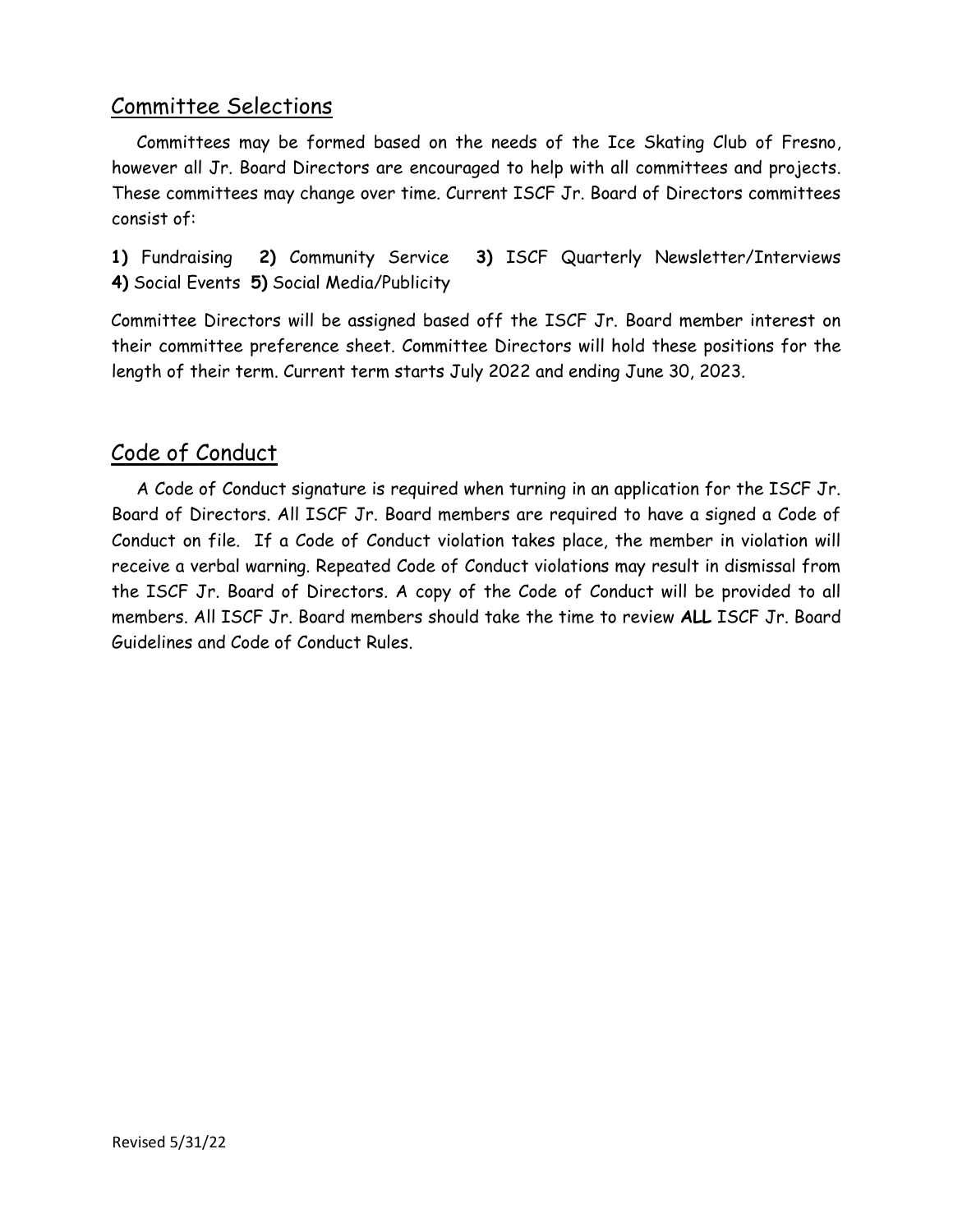# **Guidelines for ISCF Jr. Board**

#### **1. Be Respectful**

- *You are a team. You MUST work together to make the ISCF Jr. Board successful.*
- *Listen and consider everyone's ideas. Include your entire committee/Jr. Board of Directors when making decisions.*
- *Do NOT judge or talk poorly about each other.*
- *Listen and follow the rules set by the Jr. Board Committee Advisors.*

#### **2. Attendance**

- *Be on time. Everyone has busy schedules and we have limited time for group meetings.*
- *Inform the Jr. Board Committee Advisors ahead of time if you are unable to attend a meeting.*
- *Remember your committee depends on you to collaborate and execute activities.*

#### **3. Communicate**

- *If you are having trouble making a deadline or need help completing a task, don't be afraid to ask for help.*
- *If you do not understand a task given to you, ask for further information.*
- *School comes first! If you have a school event or other activity that prevents you from participating in an ISCF Jr. Board event, please let the Jr. Board Committee Advisors know ASAP so arrangements can be made in your absence.*
- *If you have any other concerns, the Jr. Board Committee Advisors are always available to listen and will help in any way they can.*

#### **4. Be Positive Role Models**

- *You are the face of the ISCF. Be respectful when planning/hosting an event or activity.*
- *Keep in mind the younger skaters (and parents) are watching you. You are not only a member of the ISCF, but you are also now Jr. Board Directors. Present yourself with a positive attitude, in and outside of the rink.*
- *Do NOT speak poorly of the ISCF Board members, ISCF Jr. Board members, coaches, fellow skaters, parents, or Gateway Ice Center employees.*

#### **5. Have Fun**

• *This is a great opportunity to build your leadership experiences and further friendships, take the time to enjoy it!*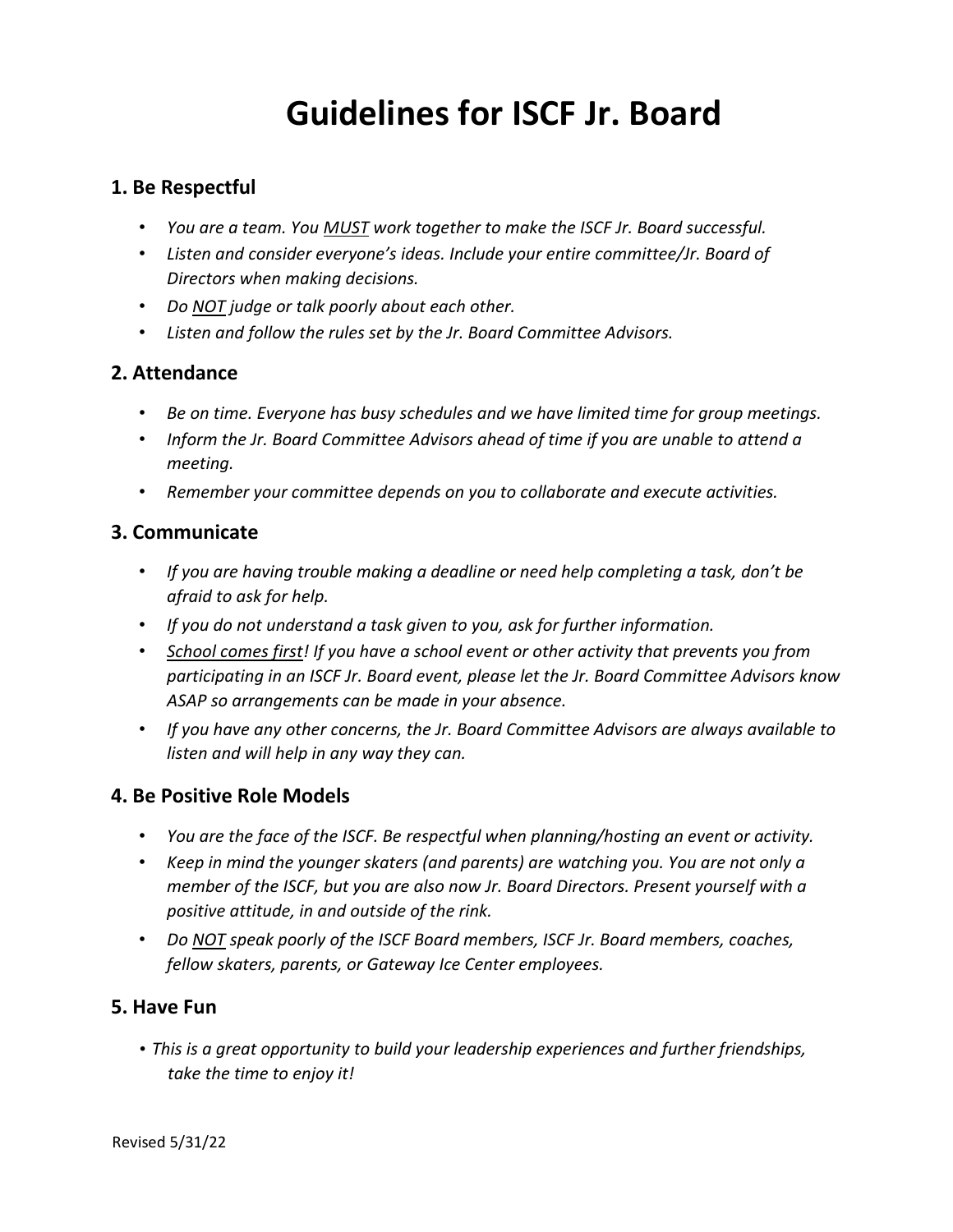

### **Ice Skating Club of Fresno Jr. Board of Application**  2022-2023 Term

| Date                 | USFS#    |
|----------------------|----------|
| Name                 |          |
| Address              |          |
| Contact Info: Hm #   | Mobile # |
| <b>Email Address</b> |          |

The Junior Board of Directors was established to give our young skaters an opportunity to develop leadership skills and provide service to others. The skaters learn responsibility and the meaning of volunteerism, while enhancing positive character traits, strengthening friendships, and becoming effective and active members of the club.

The responsibilities of the ISCF Junior Board are meeting together to organize activities, community service events, and volunteer in club functions while creating new and fun ideas for our ISCF junior members.

|                                                                                                                                                                                                                                | Date _____________________ |  |
|--------------------------------------------------------------------------------------------------------------------------------------------------------------------------------------------------------------------------------|----------------------------|--|
|                                                                                                                                                                                                                                |                            |  |
| Parent Name (Print) and the control of the control of the control of the control of the control of the control of the control of the control of the control of the control of the control of the control of the control of the | Date                       |  |
| Parent Signature _______________                                                                                                                                                                                               |                            |  |

Please submit application to an ISCF Board Member or in the ISCF drop box in the rink office by June 22, 2021. Applications will be accepted on a first come, first serve basis. Thank you.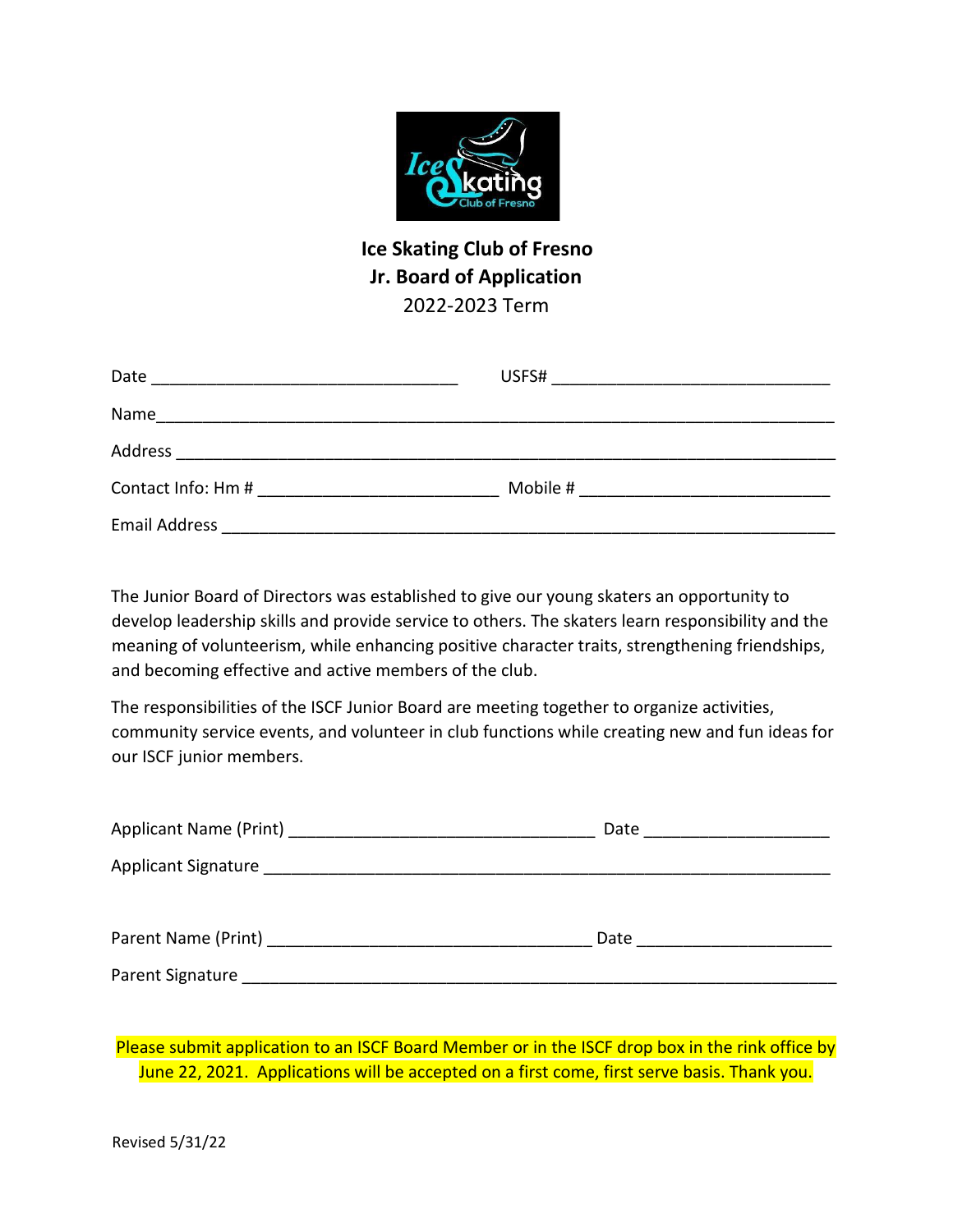# **Ice Skating Club of Fresno Jr. Board of Directors Applicant Questionnaire**

Circle a few areas below that interest you or that you would be interested in participating in:

Community Service **Media/Publicity** 

Fundraising **Social Events** 

Newsletter Creation **Graphic Design/Art** 

Other \_\_\_\_\_\_\_\_\_\_\_\_\_\_\_\_\_\_\_\_\_\_\_\_\_\_\_\_\_\_\_